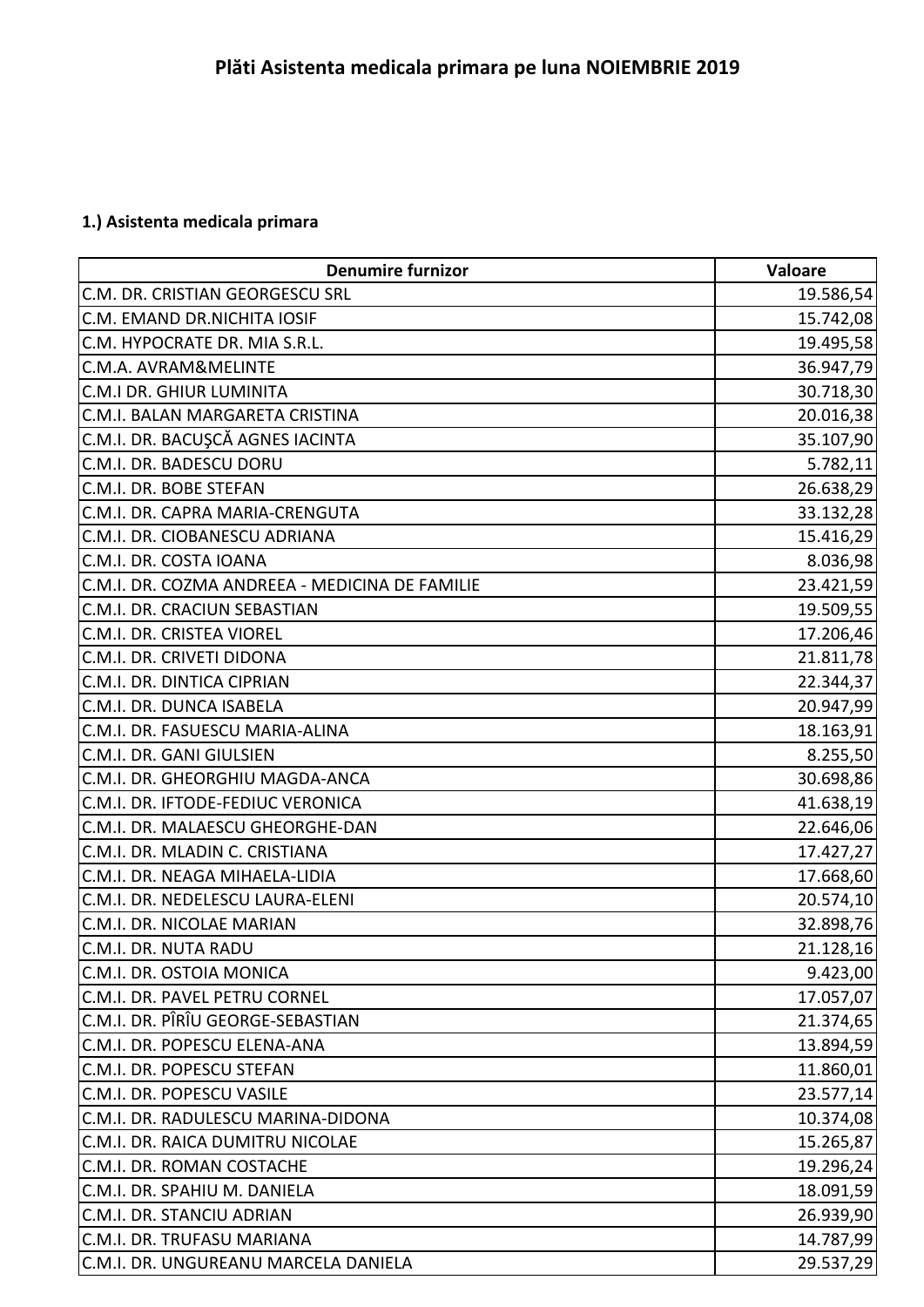| C.M.I. DR.ILIES ILEANA-LUMINITA MEDICINA DE FAMILIE ACUPUNCTURA           | 24.975,97              |
|---------------------------------------------------------------------------|------------------------|
| C.M.I. M.G. DR. BOROS OLIMPIU-RADU                                        | 12.088,91              |
| C.M.I. MED. FAM. DR. MANOLE CORNELIA-ALEXANDRA                            | 21.217,89              |
| C.M.I. STANCIULESCU GEORGIANA                                             | 21.200,63              |
| C.M.I.DR.GHITOIU GHERGHINA                                                | 21.133,59              |
| C.M.I.R. IZVORUL SANATATII S.R.L.                                         | 11.657,91              |
| C.M.M.F. DR MIHAILOV LILIANA                                              | 21.165,64              |
| C.M.MED MIN DR. PRUNA SILVIA                                              | 24.611,44              |
| CAB.MED. GEN. DR. VLASIN SERGIU                                           | 6.632,08               |
| CABINET MEDICAL DE FAMILIE DR. COMISEL GABRIELA SRL                       | 23.079,56              |
| <b>CATMED SRL</b>                                                         | 31.051,14              |
| <b>CAVIMED</b>                                                            | 24.120,22              |
| CENTRUL MEDICAL DE DIAGNOSTIC SI TRATAMENT AMBULATORIU SI MED.            | 662.390,96             |
| PREVENTIVA                                                                |                        |
| CENTRUL MEDICAL DIEFFENBACHIA DIAGNOSTIC SRL                              | 12.147,45              |
| <b>CENTRUL MEDICAL LIAD SRL</b>                                           | 13.121,04              |
| <b>CENTRUL MEDICAL RODICA SRL</b>                                         | 14.594,39              |
| CM. DR. CHIORALIA N CARMEN SORINA - CABINETE MEDICALE ASOCIATE MG         | 37.182,12              |
| <b>CMAMF DR. IVANCIU IONEL</b>                                            | 26.629,07              |
| CMAMF DR.ALEXANDRU CRISTINA                                               | 28.787,02              |
| CMI - BUCUR I. ILEANA                                                     | 10.902,41              |
| CMI - BUSNEAG I. ILIANA CARMEN                                            | 27.474,16              |
| <b>CMI ALBU DANIEL</b>                                                    | 11.846,56              |
| <b>CMI BANU DANIEL</b>                                                    | 15.250,19              |
| CMI BARI GHEORGHE IULIANA                                                 | 25.080,01              |
| CMI CARTAS DR SAVA DAN                                                    |                        |
| CMI DERIOIU DANIEL IONUT                                                  | 27.785,95<br>13.852,73 |
| CMI DOGARU P. PETRU                                                       | 17.755,36              |
| CMI DR BUZESCU DAN AUREL                                                  | 21.265,67              |
|                                                                           |                        |
| <b>CMI DR CATOIU LAVINIA</b>                                              | 17.911,60              |
| CMI DR CEAUSU ANDREEA MAGDALENA                                           | 21.576,92              |
| CMI DR DELEANU CRISTIAN-DANIEL                                            | 9.664,73               |
| CMI DR DINULESCU DANIELA MEDICINA DE FAMILE SI RECUPERARE, MEDICINA FIZIO | 20.443,83              |
| <b>CMI DR DODU CORNELIA</b>                                               | 14.429,31              |
| CMI DR DRAGHICI MARIA ELIDA                                               | 19.412,49              |
| <b>CMI DR FILIP AURELIAN</b>                                              | 14.605,82              |
| CMI DR GHICA-RADU ADRIANA                                                 | 31.028,08              |
| <b>CMI DR HOBLE ANA</b>                                                   | 24.153,16              |
| <b>CMI DR IONESCU RAFAEL</b>                                              | 22.097,99              |
| CMI DR MUSAT IULIANA                                                      | 23.362,11              |
| <b>CMI DR NEGRU CRISTIAN</b>                                              | 8.874,59               |
| CMI DR NICULESCU VICTORITA                                                | 11.272,63              |
| CMI DR POPESCU-LUNGU DANA-OLGA                                            | 23.086,10              |
| <b>CMI DR TINC DOINA</b>                                                  | 5.109,77               |
| CMI DR. BIRAU LUIGI GHEORGHE                                              | 26.968,71              |
| CMI DR. BJERKESTRAND ANDREEA FLORINA DANA                                 | 26.151,35              |
| CMI DR. CAMBUROV MIHAELA LOREDANA                                         | 15.238,18              |
| CMI DR. CHIFOREANU GABRIEL                                                | 15.191,98              |
| CMI DR. COJOCARU VALENTIN                                                 | 8.018,50               |
| CMI DR. COSTANGIOARA VALERIU                                              | 23.735,56              |
| CMI DR. DUMAN NICOLAE                                                     | 22.691,84              |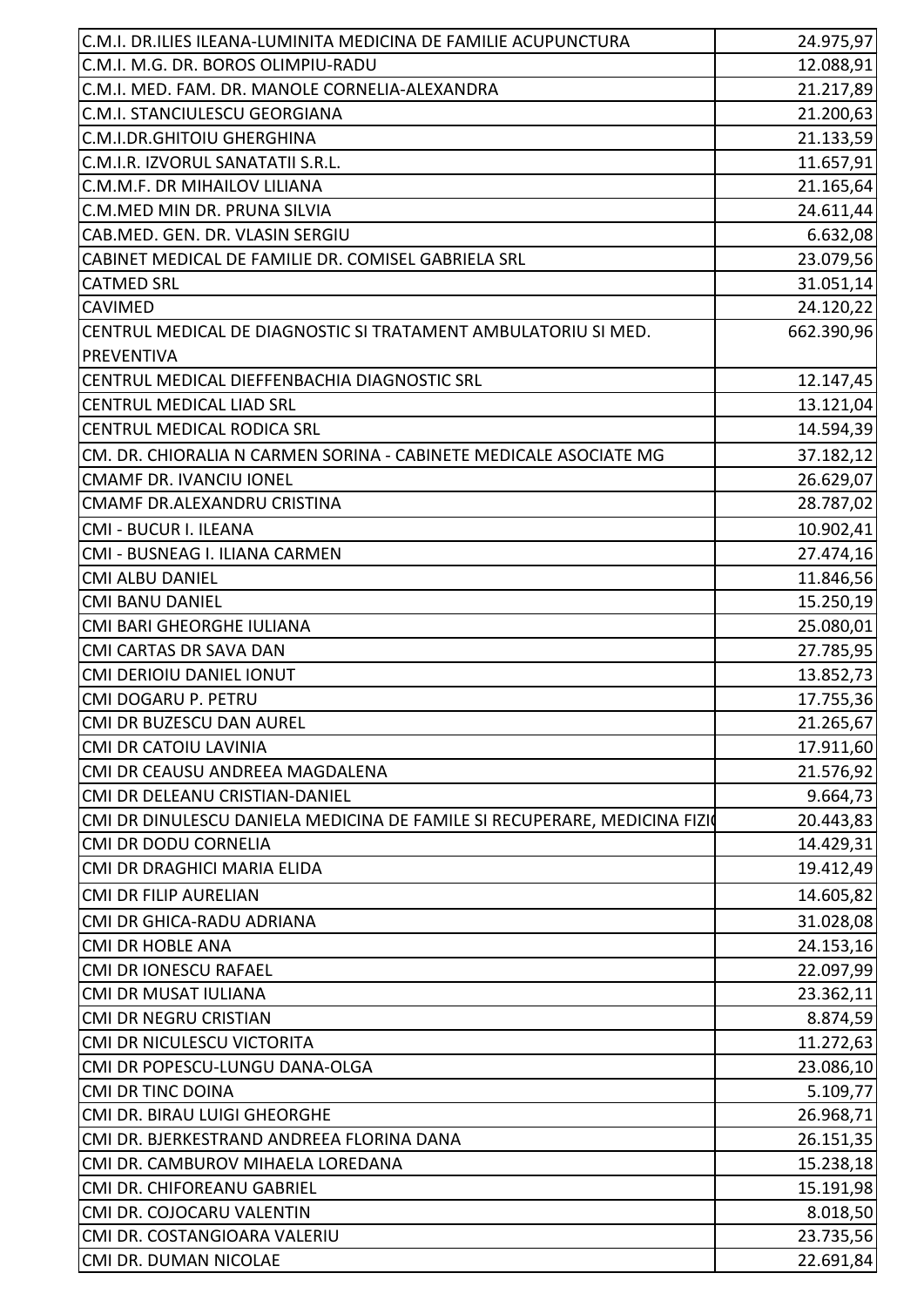| 13.661,64<br>CMI DR. FLORIAN PETRUTA<br>18.431,62<br>CMI DR. GAVRILA CONSTANTIN<br>CMI DR. GINGU VALI<br>26.461,93<br>27.754,21<br>CMI DR. GUZU CRISTINA<br>CMI DR. HUDICI VIRGILIU-DANIEL<br>22.084,63<br>20.619,69<br>CMI DR. ILIE MARGARETA<br>20.874,04<br>CMI DR. ION MIHAITA EMILIAN<br>CMI DR. KRAKSNER SRL<br>13.474,12<br>CMI DR. LINA ION<br>CMI DR. MARGINEAN ANDREEA<br>29.011,03<br>CMI DR. NEDELCU VIVIANA<br>CMI DR. NICOLAE SICINSCHI MIOARA<br>20.749,81<br>CMI DR. ONEL MADALINA ELENA<br>CMI DR. POPA ELENA RAMONA<br>CMI DR. POPA NICOLAE-CIPRIAN<br>CMI DR. POPESCU ALEXANDRU<br>CMI DR. POTOPEA DANIEL<br>CMI DR. RADUCANU ELENA-IULIANA<br>CMI DR. RUSI EMILIANA<br>CMI DR. SANDU CARMEN C.MEDIS<br>10.121,40<br>CMI DR. SCHIBA MIHAI NICOLAE<br>CMI DR. SICLOVAN MARIA<br>CMI DR. SPINEAN MONICA LUCIANA - MEDIC DE FAMILIE<br>CMI DR. STAN RADU<br>CMI DR. TANASESCU LIVIU<br>CMI DR. TASCAU CLAUDIU SORIN<br>CMI DR. TOMA DORIN PETRU<br>CMI DR. ZANFIR MARIAN<br>CMI DR.MIHAI MIHAELA DANIELA<br><b>CMI DR.MIHUT GEORGETA</b><br><b>CMI DR.MITROI CORNEL</b><br>CMI DR.PREDETEANU NARCISA<br>CMI DR.STEFANESCU CRISTINA<br>CMI DR.TRANDAFIR ILEANA<br><b>CMI DR.TUDOSE CRISTIAN</b><br>CMI GHINEA ILEANA<br>CMI MF DR. RUSU FLORIN<br><b>CMI NEAGOE IRINA</b><br>CMI PASLARU IULIANA-MIHAELA<br><b>CMI SECRERIU VIRGIL</b><br><b>CMI TIPISCA SIMONA</b><br>CMI UNGURU MIHAELA<br>CMMF DR. IRIMIA I. EMILIA ALINA<br>DR.MORARU LUCIAN-CAB.CERC MILITAR<br><b>MARINA MED SRL</b><br>26.986,01<br><b>MED SAN FAM SRL</b><br><b>MEDFAMGRIG</b><br><b>MEDICAL CLASS SRL</b><br>METROPOLIS MEDICAL CENTER SRL<br>NICOMED ALFA SRL | CMI DR. ENACHE VETURIA MARIA | 30.834,01 |
|--------------------------------------------------------------------------------------------------------------------------------------------------------------------------------------------------------------------------------------------------------------------------------------------------------------------------------------------------------------------------------------------------------------------------------------------------------------------------------------------------------------------------------------------------------------------------------------------------------------------------------------------------------------------------------------------------------------------------------------------------------------------------------------------------------------------------------------------------------------------------------------------------------------------------------------------------------------------------------------------------------------------------------------------------------------------------------------------------------------------------------------------------------------------------------------------------------------------------------------------------------------------------------------------------------------------------------------------------------------------------------------------------------------------------------------------------------------------------------------------------------------------------------------------------------------------------------------------------------------------------------------------------------|------------------------------|-----------|
|                                                                                                                                                                                                                                                                                                                                                                                                                                                                                                                                                                                                                                                                                                                                                                                                                                                                                                                                                                                                                                                                                                                                                                                                                                                                                                                                                                                                                                                                                                                                                                                                                                                        |                              |           |
|                                                                                                                                                                                                                                                                                                                                                                                                                                                                                                                                                                                                                                                                                                                                                                                                                                                                                                                                                                                                                                                                                                                                                                                                                                                                                                                                                                                                                                                                                                                                                                                                                                                        |                              |           |
|                                                                                                                                                                                                                                                                                                                                                                                                                                                                                                                                                                                                                                                                                                                                                                                                                                                                                                                                                                                                                                                                                                                                                                                                                                                                                                                                                                                                                                                                                                                                                                                                                                                        |                              |           |
|                                                                                                                                                                                                                                                                                                                                                                                                                                                                                                                                                                                                                                                                                                                                                                                                                                                                                                                                                                                                                                                                                                                                                                                                                                                                                                                                                                                                                                                                                                                                                                                                                                                        |                              |           |
|                                                                                                                                                                                                                                                                                                                                                                                                                                                                                                                                                                                                                                                                                                                                                                                                                                                                                                                                                                                                                                                                                                                                                                                                                                                                                                                                                                                                                                                                                                                                                                                                                                                        |                              |           |
|                                                                                                                                                                                                                                                                                                                                                                                                                                                                                                                                                                                                                                                                                                                                                                                                                                                                                                                                                                                                                                                                                                                                                                                                                                                                                                                                                                                                                                                                                                                                                                                                                                                        |                              |           |
|                                                                                                                                                                                                                                                                                                                                                                                                                                                                                                                                                                                                                                                                                                                                                                                                                                                                                                                                                                                                                                                                                                                                                                                                                                                                                                                                                                                                                                                                                                                                                                                                                                                        |                              |           |
| 22.993,18<br>21.137,37<br>23.368,38<br>8.180,42<br>20.256,12<br>13.486,28<br>8.038,16<br>20.908,34<br>23.226,36<br>12.777,27<br>19.916,90<br>25.899,48<br>24.669,59<br>15.172,25<br>25.303,68<br>11.211,39<br>16.515,07<br>13.077,86<br>17.833,59<br>22.566,91<br>10.432,69<br>17.592,02<br>16.426,39<br>20.464,37<br>16.450,53<br>22.470,66<br>22.713,75<br>16.670,24<br>24.366,46<br>10.935,66<br>14.457,49<br>25.253,97<br>21.928,53<br>25.087,24<br>19.970,64<br>44.058,80<br>11.446,34<br>20.762,57                                                                                                                                                                                                                                                                                                                                                                                                                                                                                                                                                                                                                                                                                                                                                                                                                                                                                                                                                                                                                                                                                                                                               |                              |           |
|                                                                                                                                                                                                                                                                                                                                                                                                                                                                                                                                                                                                                                                                                                                                                                                                                                                                                                                                                                                                                                                                                                                                                                                                                                                                                                                                                                                                                                                                                                                                                                                                                                                        |                              |           |
|                                                                                                                                                                                                                                                                                                                                                                                                                                                                                                                                                                                                                                                                                                                                                                                                                                                                                                                                                                                                                                                                                                                                                                                                                                                                                                                                                                                                                                                                                                                                                                                                                                                        |                              |           |
|                                                                                                                                                                                                                                                                                                                                                                                                                                                                                                                                                                                                                                                                                                                                                                                                                                                                                                                                                                                                                                                                                                                                                                                                                                                                                                                                                                                                                                                                                                                                                                                                                                                        |                              |           |
|                                                                                                                                                                                                                                                                                                                                                                                                                                                                                                                                                                                                                                                                                                                                                                                                                                                                                                                                                                                                                                                                                                                                                                                                                                                                                                                                                                                                                                                                                                                                                                                                                                                        |                              |           |
|                                                                                                                                                                                                                                                                                                                                                                                                                                                                                                                                                                                                                                                                                                                                                                                                                                                                                                                                                                                                                                                                                                                                                                                                                                                                                                                                                                                                                                                                                                                                                                                                                                                        |                              |           |
|                                                                                                                                                                                                                                                                                                                                                                                                                                                                                                                                                                                                                                                                                                                                                                                                                                                                                                                                                                                                                                                                                                                                                                                                                                                                                                                                                                                                                                                                                                                                                                                                                                                        |                              |           |
|                                                                                                                                                                                                                                                                                                                                                                                                                                                                                                                                                                                                                                                                                                                                                                                                                                                                                                                                                                                                                                                                                                                                                                                                                                                                                                                                                                                                                                                                                                                                                                                                                                                        |                              |           |
|                                                                                                                                                                                                                                                                                                                                                                                                                                                                                                                                                                                                                                                                                                                                                                                                                                                                                                                                                                                                                                                                                                                                                                                                                                                                                                                                                                                                                                                                                                                                                                                                                                                        |                              |           |
|                                                                                                                                                                                                                                                                                                                                                                                                                                                                                                                                                                                                                                                                                                                                                                                                                                                                                                                                                                                                                                                                                                                                                                                                                                                                                                                                                                                                                                                                                                                                                                                                                                                        |                              |           |
|                                                                                                                                                                                                                                                                                                                                                                                                                                                                                                                                                                                                                                                                                                                                                                                                                                                                                                                                                                                                                                                                                                                                                                                                                                                                                                                                                                                                                                                                                                                                                                                                                                                        |                              |           |
|                                                                                                                                                                                                                                                                                                                                                                                                                                                                                                                                                                                                                                                                                                                                                                                                                                                                                                                                                                                                                                                                                                                                                                                                                                                                                                                                                                                                                                                                                                                                                                                                                                                        |                              |           |
|                                                                                                                                                                                                                                                                                                                                                                                                                                                                                                                                                                                                                                                                                                                                                                                                                                                                                                                                                                                                                                                                                                                                                                                                                                                                                                                                                                                                                                                                                                                                                                                                                                                        |                              |           |
|                                                                                                                                                                                                                                                                                                                                                                                                                                                                                                                                                                                                                                                                                                                                                                                                                                                                                                                                                                                                                                                                                                                                                                                                                                                                                                                                                                                                                                                                                                                                                                                                                                                        |                              |           |
|                                                                                                                                                                                                                                                                                                                                                                                                                                                                                                                                                                                                                                                                                                                                                                                                                                                                                                                                                                                                                                                                                                                                                                                                                                                                                                                                                                                                                                                                                                                                                                                                                                                        |                              |           |
|                                                                                                                                                                                                                                                                                                                                                                                                                                                                                                                                                                                                                                                                                                                                                                                                                                                                                                                                                                                                                                                                                                                                                                                                                                                                                                                                                                                                                                                                                                                                                                                                                                                        |                              |           |
|                                                                                                                                                                                                                                                                                                                                                                                                                                                                                                                                                                                                                                                                                                                                                                                                                                                                                                                                                                                                                                                                                                                                                                                                                                                                                                                                                                                                                                                                                                                                                                                                                                                        |                              |           |
|                                                                                                                                                                                                                                                                                                                                                                                                                                                                                                                                                                                                                                                                                                                                                                                                                                                                                                                                                                                                                                                                                                                                                                                                                                                                                                                                                                                                                                                                                                                                                                                                                                                        |                              |           |
|                                                                                                                                                                                                                                                                                                                                                                                                                                                                                                                                                                                                                                                                                                                                                                                                                                                                                                                                                                                                                                                                                                                                                                                                                                                                                                                                                                                                                                                                                                                                                                                                                                                        |                              |           |
|                                                                                                                                                                                                                                                                                                                                                                                                                                                                                                                                                                                                                                                                                                                                                                                                                                                                                                                                                                                                                                                                                                                                                                                                                                                                                                                                                                                                                                                                                                                                                                                                                                                        |                              |           |
|                                                                                                                                                                                                                                                                                                                                                                                                                                                                                                                                                                                                                                                                                                                                                                                                                                                                                                                                                                                                                                                                                                                                                                                                                                                                                                                                                                                                                                                                                                                                                                                                                                                        |                              |           |
|                                                                                                                                                                                                                                                                                                                                                                                                                                                                                                                                                                                                                                                                                                                                                                                                                                                                                                                                                                                                                                                                                                                                                                                                                                                                                                                                                                                                                                                                                                                                                                                                                                                        |                              |           |
|                                                                                                                                                                                                                                                                                                                                                                                                                                                                                                                                                                                                                                                                                                                                                                                                                                                                                                                                                                                                                                                                                                                                                                                                                                                                                                                                                                                                                                                                                                                                                                                                                                                        |                              |           |
|                                                                                                                                                                                                                                                                                                                                                                                                                                                                                                                                                                                                                                                                                                                                                                                                                                                                                                                                                                                                                                                                                                                                                                                                                                                                                                                                                                                                                                                                                                                                                                                                                                                        |                              |           |
|                                                                                                                                                                                                                                                                                                                                                                                                                                                                                                                                                                                                                                                                                                                                                                                                                                                                                                                                                                                                                                                                                                                                                                                                                                                                                                                                                                                                                                                                                                                                                                                                                                                        |                              |           |
|                                                                                                                                                                                                                                                                                                                                                                                                                                                                                                                                                                                                                                                                                                                                                                                                                                                                                                                                                                                                                                                                                                                                                                                                                                                                                                                                                                                                                                                                                                                                                                                                                                                        |                              |           |
|                                                                                                                                                                                                                                                                                                                                                                                                                                                                                                                                                                                                                                                                                                                                                                                                                                                                                                                                                                                                                                                                                                                                                                                                                                                                                                                                                                                                                                                                                                                                                                                                                                                        |                              |           |
|                                                                                                                                                                                                                                                                                                                                                                                                                                                                                                                                                                                                                                                                                                                                                                                                                                                                                                                                                                                                                                                                                                                                                                                                                                                                                                                                                                                                                                                                                                                                                                                                                                                        |                              |           |
|                                                                                                                                                                                                                                                                                                                                                                                                                                                                                                                                                                                                                                                                                                                                                                                                                                                                                                                                                                                                                                                                                                                                                                                                                                                                                                                                                                                                                                                                                                                                                                                                                                                        |                              |           |
|                                                                                                                                                                                                                                                                                                                                                                                                                                                                                                                                                                                                                                                                                                                                                                                                                                                                                                                                                                                                                                                                                                                                                                                                                                                                                                                                                                                                                                                                                                                                                                                                                                                        |                              |           |
|                                                                                                                                                                                                                                                                                                                                                                                                                                                                                                                                                                                                                                                                                                                                                                                                                                                                                                                                                                                                                                                                                                                                                                                                                                                                                                                                                                                                                                                                                                                                                                                                                                                        |                              |           |
|                                                                                                                                                                                                                                                                                                                                                                                                                                                                                                                                                                                                                                                                                                                                                                                                                                                                                                                                                                                                                                                                                                                                                                                                                                                                                                                                                                                                                                                                                                                                                                                                                                                        |                              |           |
|                                                                                                                                                                                                                                                                                                                                                                                                                                                                                                                                                                                                                                                                                                                                                                                                                                                                                                                                                                                                                                                                                                                                                                                                                                                                                                                                                                                                                                                                                                                                                                                                                                                        |                              |           |
|                                                                                                                                                                                                                                                                                                                                                                                                                                                                                                                                                                                                                                                                                                                                                                                                                                                                                                                                                                                                                                                                                                                                                                                                                                                                                                                                                                                                                                                                                                                                                                                                                                                        |                              |           |
|                                                                                                                                                                                                                                                                                                                                                                                                                                                                                                                                                                                                                                                                                                                                                                                                                                                                                                                                                                                                                                                                                                                                                                                                                                                                                                                                                                                                                                                                                                                                                                                                                                                        |                              |           |
|                                                                                                                                                                                                                                                                                                                                                                                                                                                                                                                                                                                                                                                                                                                                                                                                                                                                                                                                                                                                                                                                                                                                                                                                                                                                                                                                                                                                                                                                                                                                                                                                                                                        |                              |           |
|                                                                                                                                                                                                                                                                                                                                                                                                                                                                                                                                                                                                                                                                                                                                                                                                                                                                                                                                                                                                                                                                                                                                                                                                                                                                                                                                                                                                                                                                                                                                                                                                                                                        |                              |           |
|                                                                                                                                                                                                                                                                                                                                                                                                                                                                                                                                                                                                                                                                                                                                                                                                                                                                                                                                                                                                                                                                                                                                                                                                                                                                                                                                                                                                                                                                                                                                                                                                                                                        |                              |           |
|                                                                                                                                                                                                                                                                                                                                                                                                                                                                                                                                                                                                                                                                                                                                                                                                                                                                                                                                                                                                                                                                                                                                                                                                                                                                                                                                                                                                                                                                                                                                                                                                                                                        |                              |           |
|                                                                                                                                                                                                                                                                                                                                                                                                                                                                                                                                                                                                                                                                                                                                                                                                                                                                                                                                                                                                                                                                                                                                                                                                                                                                                                                                                                                                                                                                                                                                                                                                                                                        |                              |           |
|                                                                                                                                                                                                                                                                                                                                                                                                                                                                                                                                                                                                                                                                                                                                                                                                                                                                                                                                                                                                                                                                                                                                                                                                                                                                                                                                                                                                                                                                                                                                                                                                                                                        |                              |           |
|                                                                                                                                                                                                                                                                                                                                                                                                                                                                                                                                                                                                                                                                                                                                                                                                                                                                                                                                                                                                                                                                                                                                                                                                                                                                                                                                                                                                                                                                                                                                                                                                                                                        |                              |           |
|                                                                                                                                                                                                                                                                                                                                                                                                                                                                                                                                                                                                                                                                                                                                                                                                                                                                                                                                                                                                                                                                                                                                                                                                                                                                                                                                                                                                                                                                                                                                                                                                                                                        |                              |           |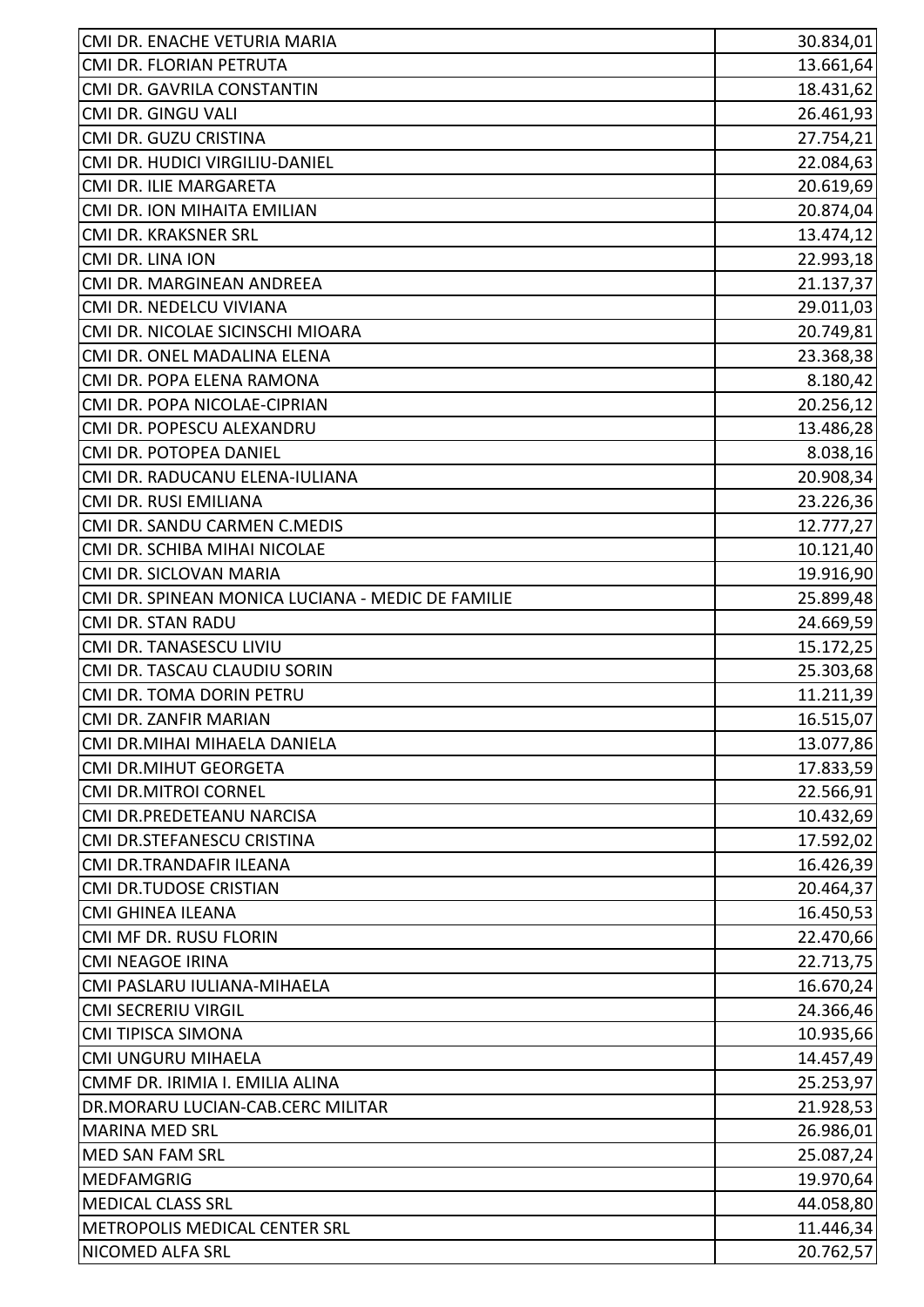| <b>OMNIPRAX MEDICALS S.R.L.</b>          | 26.370,62 |
|------------------------------------------|-----------|
| <b>PRANA SERV</b>                        | 9.175,35  |
| PSYHO-SOMA MED SRL                       | 26.781,40 |
| S.C. CABINET MEDICAL DR. LUCA S.R.L.     | 7.014,27  |
| S.C. CHIFANMED S.R.L.                    | 36.442,15 |
| S.C. DINU UROMEDICA SRL                  | 11.008,81 |
| S.C. DR. BLAJ ST. CABINET MEDICAL S.R.L. | 17.659,83 |
| S.C. FOCUS LAB PLUS S.R.L. = 15852353    | 29.745,16 |
| S.C. HOMESON S.R.L.                      | 21.670,19 |
| S.C. LASER MED S.R.L.                    | 14.948,52 |
| S.C. LAUNER FARM S.R.L.                  | 74.664,44 |
| S.C. MEIROSU MED S.R.L.                  | 33.591,82 |
| S.C. MICS MED S.R.L.                     | 10.839,88 |
| S.C. NADMED TREND S.R.L.                 | 321,60    |
| S.C. NICOMED S.R.L.                      | 86.025,93 |
| S.C. PANAX MED S.R.L.                    | 9.252,99  |
| S.C. ROT DIAGNOSTIC & TRATAMENT S.R.L.   | 96.256,12 |
| S.C. SANILIFE HEALTH S.R.L.              | 13.425,97 |
| S.C. TELEMEDICA S.R.L.                   | 11.467,20 |
| S.C.C.M. DR. GHEORGHE SORIN S.R.L.       | 29.988,32 |
| S.C.C.M. DR. STAN S.R.L.                 | 18.981,23 |
| S.C.M. PRIMA                             | 31.393,78 |
| <b>SC ALESSIA MED SRL</b>                | 18.659,47 |
| <b>SC AMICUS MED SRL</b>                 | 30.026,20 |
| <b>SC ANALIZE LABORATOR SRL</b>          | 18.299,04 |
| SC ANGI MED CENTER TOP SRL               | 8.361,88  |
| <b>SC BADIMEDSAN SRL</b>                 | 22.868,06 |
| <b>SC BERCENI MEDICAL SRL</b>            | 21.788,68 |
| <b>SC BORUM MEDICAL SRL</b>              | 39.465,50 |
| SC CAB.MED.DR.BUNDA ACHIM EMIL SRL       | 26.548,18 |
| <b>SC CABIMEDPLUS SRL</b>                | 27.445,21 |
| <b>SC CENTRUL MEDICAL GIRO SRL</b>       | 30.093,37 |
| SC CENTRUL MEDICAL NICOMED SRL           | 19.091,98 |
| SC CENTRUL MEDICAL TINERETULUI SRL       | 33.999,20 |
| <b>SC CHIAJNA MEDICAL CENTER SRL</b>     | 14.534,40 |
| SC CLINICA SF. LUCIA SRL                 | 7.135,04  |
| <b>SC CLUBUL SANATATII SRL</b>           | 4.733,09  |
| SC DR HRIMIUC MINODORA SRL               | 23.356,70 |
| <b>SC ECHILIBRIUM MEDICAL SRL</b>        | 20.389,34 |
| <b>SC ECOFAMCLINICA SRL</b>              | 10.608,71 |
| <b>SC FAMILY PRAXIS SRL</b>              | 20.074,03 |
| <b>SC FAMILYMED CHIOSAC ANDREEA SRL</b>  | 23.292,50 |
| <b>SC GRIKAMED SRL</b>                   | 21.449,44 |
| <b>SC HOLISTIC MED SRL</b>               | 23.983,70 |
| <b>SC HUMAN MEDICAL CENTER SRL</b>       | 31.036,38 |
| <b>SC KASYA MEDICAL CENTER</b>           | 14.993,45 |
| SC MED DR. MORARU SRL                    | 1.304,57  |
| <b>SC MEDEX SRL</b>                      | 19.812,34 |
| <b>SC MEDICAL MOTION SRL</b>             | 7.606,82  |
| <b>SC MEMORMED S.R.L.</b>                | 37.966,65 |
| <b>SC MY CLINIC FOCSANI SRL</b>          | 56.177,67 |